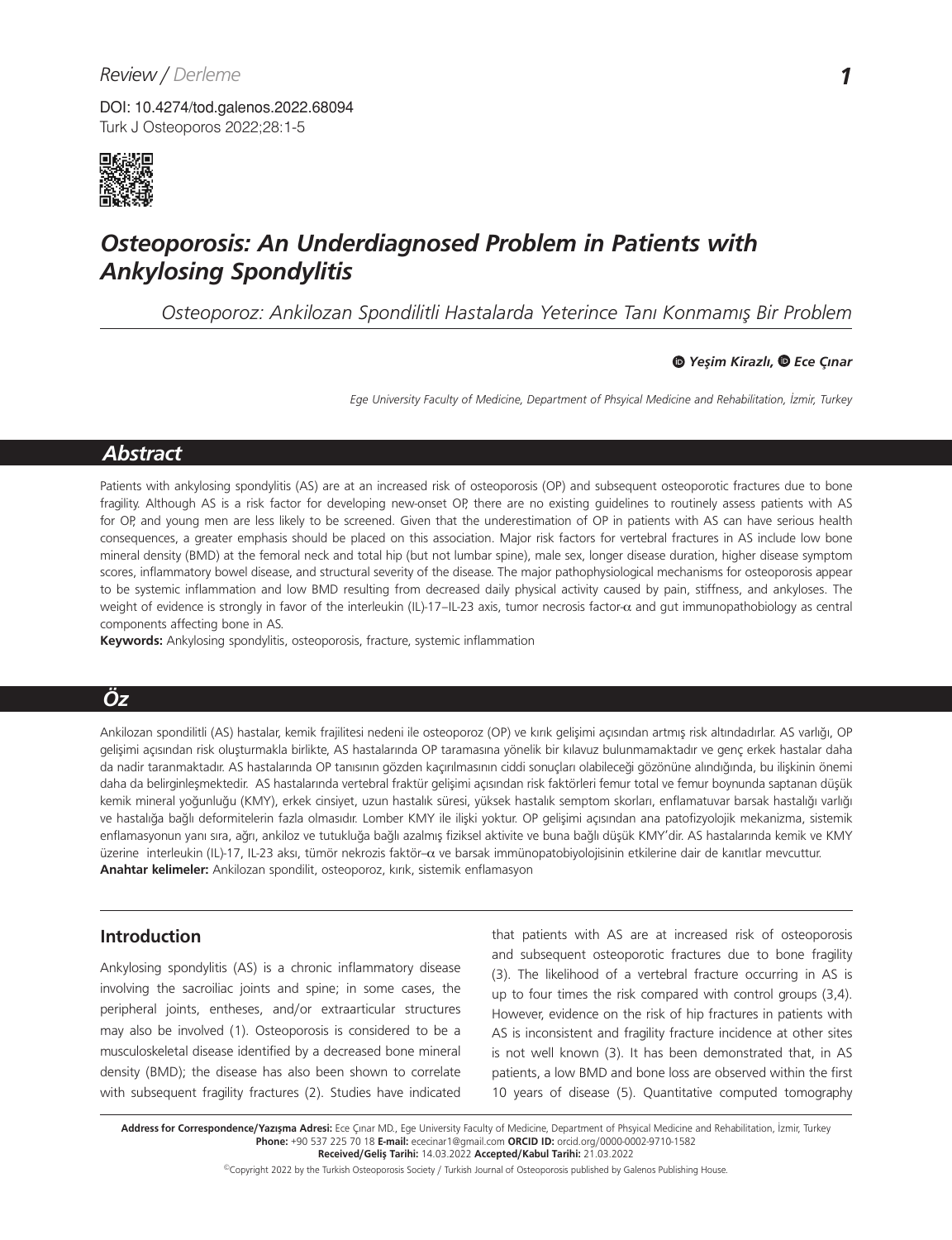(QCT) measurements of AS patients showed that osteopenia/ osteoporosis in the cortex of proximal femur is general in early stage of the disease (6). QCT can also estimate BMD in vertebral bodies avoiding bone-adjacent osteoproliferative changes. QCT can detect early vertebral bone loss in AS and shows deterioration of vertebral body bone loss with progressive spinal disease, where AP lumbar spine BMD, assessed by DXA, shows increased bone mass.

Several studies have demonstrated that the prevalence of osteoporosis among AS patients varies widely, from 9% to 40.7% (6,7). The difference in the follow-up period, as well as differences in geographical region [Netherlands (9%), China (9.7%), Morocco (25%), and Germany (40.7%)], different BMD measurements and sex disparity may contribute to this variability. In addition, studies describing the association between AS and osteoporosis are relatively small-scale [504 cases (7) and 17 cases (8)].

But, a nationwide retrospective cohort study to investigate this epidemiologic evidence was conducted in Taiwan and data were obtained from the Taiwan National Health Insurance Research Database (NHIRD) (9). Of 10,290 participants, 2,058 patients with AS and 8,232 patients without AS were enrolled from the NHIRD between 2000 to 2013. Cumulative incidences of osteoporosis were compared between 2 groups and the study explored the incidence of newly diagnosed osteoporosis in patients with and without AS. The incidence rate ratio of osteoporosis in AS patients was 2.17 times higher than that non-AS group (95% confidence interval, 1.83-2.57). This is much lower than has been previously shown in the small-scale studies. This may be due to the younger population in this study (38 years old), the male/female ratio, genetic heterogeneity, and the duration of disease. Old age (>65 years old), female sex, and dyslipidemia may be considered as potential risk factors for developing subsequent osteoporosis in this study (9). According to other studies, major risk factors for vertebral fractures in AS include low BMD at the femoral neck and total hip (but not lumbar spine), male sex, longer disease duration, higher disease symptoms scores, inflammatory bowel disease, and the duration and structural severity of the disease (3,10). Two notable issues arise from these data. Firstly, there is a need to understand the relative effects of vertebral body bone loss and of diseasespecific-related changes in spinal structure in contributing risk to fracture; and secondly it is important to understand that dualenergy X-ray absorptiometry (DXA) derived lumbar spine BMD does not predict vertebral fractures (11).

#### **Why Osteoporosis in AS is Underdiagnosed and Underestimated?**

Many studies have highlighted the possibility of underdiagnosis of osteoporosis among the AS population (9,12). There are several potential reasons for this underestimation (9,13). First, AS-related syndesmophytes falsely increase the BMD measured by DXA. Second, patients with AS usually don't seek medical treatment unless severe symptoms occur; this, in turn, may result in low DXA or X-ray utilization and thus fewer opportunities for a diagnosis of osteoporosis. One study supports this speculation, reporting that only patients with the most severe vertebral fracture will seek medical advice. Third, clinicians may overlook osteoporosis due to the aim of the initial treatment frequently being directed at the control of symptoms. Fourth, osteoporosis is not usually suspected in a young-male dominant patient group and young men are less likely to be screened according to practice guidelines.

## **Consequences of Vertebral Body and Spinal Fractures in AS**

The surgical literature is rich with case reports highlighting the consequences of sustaining spinal, not just vertebral body, fragility fractures in AS (11,14). Serious complication risk is high, and effects can be catastrophic (67% of patients with neurological complications; 3% mortality within 3 months). Such consequences probably relate to the mechanical effects of fracture through a rigid, or semi-rigid, spine where extraskeletal new bone formation (e.g. syndesmophytes, posterior vertebral element ankylosis) results in reduced dissipation of loading forces at the time of fracture and displacement of large, rather than small, segments of bone tissue. A large number of the 345 patients with AS in the literature have had cervical spine fractures, not an area in the spine typically associated with vertebral osteoporosis in the general population. This suggests that cervical spine fractures, and by logical extension all spinal fractures in AS, may relate critically to skeletal fragility from compromised vertebral structure and strength as well as low vertebral body bone mass (14).

#### **Predicting Osteoporosis and Fracture Risk in AS**

Osteoporosis and fracture risk will be a function of both nonspecific and AS disease-specific factors. There are some data showing that general fracture risk assessment tools (e.g. FRAX® or Q-Fracture) can be legitimately applied for AS patients. FRAX® predicts a higher 10-year risk of fracture in axSpA compared with controls (15) but FRAX® fracture prediction has not been widely examined across different SpA populations. Hip BMD measurement assessed by DXA predicts vertebral fracture in AS but anteroposterior lumbar spine BMD measurement does not; a likely result of syndesmophytes and calcification of ligaments. Another study (which has a 5-years of long follow-up, many measuring sites) suggested that the best site to assess bone loss in AS patients is the femoral neck and that inflammation has an adverse effect, and the use of bisphosphonates and tumour necrosis factor (TNF) inhibitors has a positive effect, on BMD in AS patients (16).

Trabecular bone score (TBS) is a bone texture measurement derived from the spine DXA image that indicates bone quality and fracture risk independent of BMD. Using the Manitoba Bone Density Program database, it was shown that TBS was lower in AS patients with incident major osteoporotic fractures compared to AS patients without fractures (1.278±0.126, compared to 1.178±0.136, p<0.001) (17). It is the first analysis of TBS for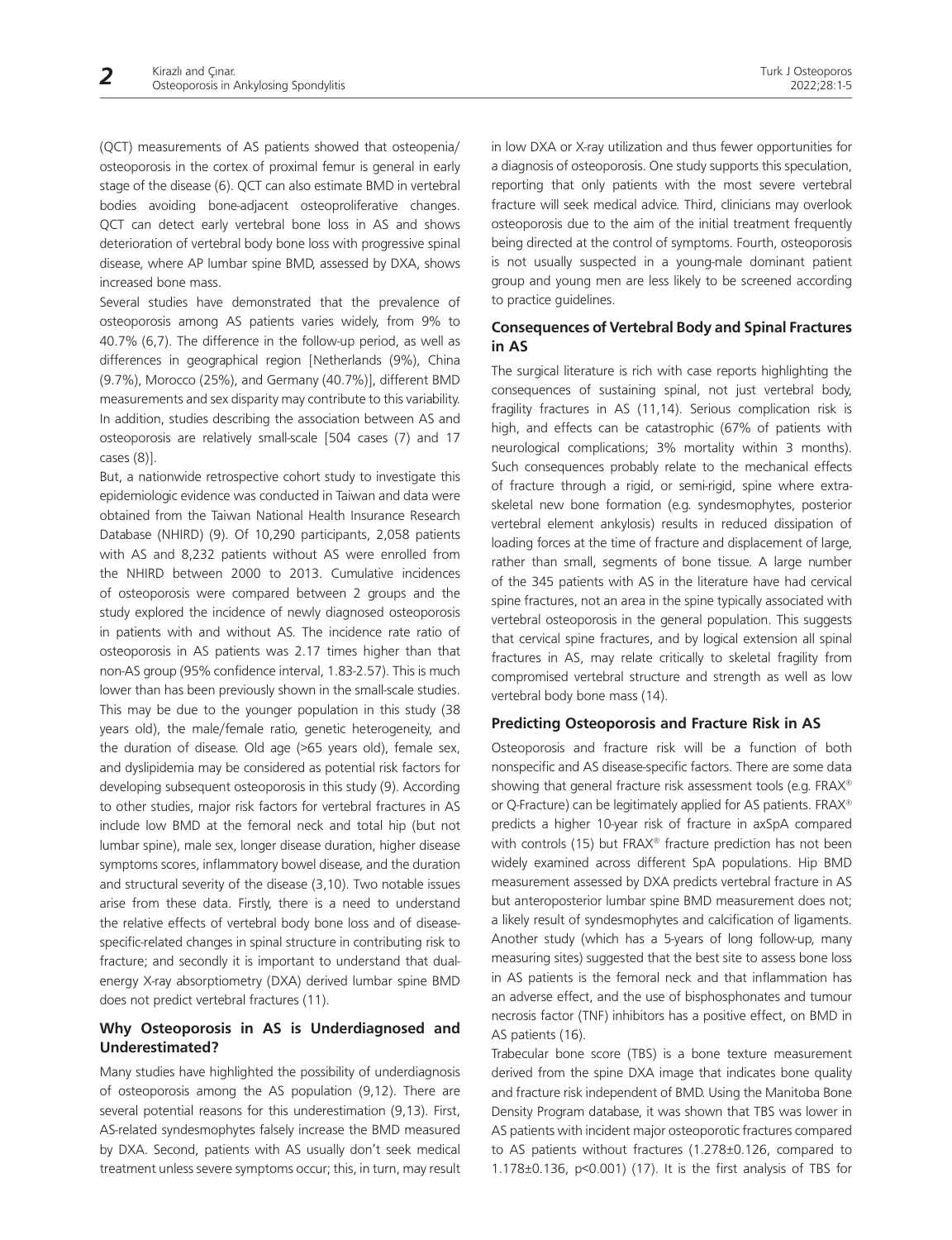fracture prediction as an incident event in AS. TBS independently predicted major osteoporotic and clinical spine fracture in AS independent of FRAX (17).

In addition to that, trabecular bone loss assessed using TBS is longitudinally associated with spinal progression of axSpA. The more severe the trabecular bone loss, the stronger the effect on the progression of the spine (18).

TBS is not influenced by syndesmophyte formation, negatively correlates with systemic inflammatory markers, and is a promising technique for monitoring vertebral body osteoporosis, specifically in axSpA (17).

#### **Pathophysiological Mechanisms**

The major pathophysiological mechanisms for osteoporosis appear to be systemic inflammation and low BMD resulting from decreased daily physical activities caused by pain, stiffness, and/or ankyloses (9).

Over the past several years, a pathophysiological role for the interleukin (IL)-23-IL-17 pathway in human disease has been defined. AS, is now acknowledged to be triggered by dysregulated IL-23-IL-17 pathway activation. The unique bone phenotype that occurs in AS is a surprising coexistence of both systemic bone loss and periosteal and entheseal bone formation and is likely to be the result of the actions of IL-23 and/or IL-17 on bone. However, the effects of these cytokines on bone cells are complex, and controversy remains regarding their exact roles in the specific bone microenvironments relevant to AS (19). According to a study that investigated the effect of miR-214, the production of which is stimulated by IL-17A, on bone loss in AS showed that the levels of IL-17A and miR-214 were much higher in the serum of patients with AS than in that of healthy controls (20). The level of miR-214 in the serum of AS patients has potential diagnostic value. The production of miR-214 in osteoblasts is stimulated by IL-17A. It is an important inhibitor of bone formation in AS, and the serum level of miR-214 might be of potential diagnostic value for AS (20).

There is extensive experimental and clinical evidence linking tumor necrosis factor- $\alpha$  to osteoclast development however a direct role on osteoblast formation has remained somewhat controversial; on balance most studies report that TNF- $\alpha$  inhibits osteoblast differentiation (11). The TNF superfamily includes the osteoclast differentiation factor, receptor activator of NFκB ligand (RANKL), and its decoy receptor, osteoprotegerin (OPG). General inflammatory cell infiltration makes a significant contribution to osteoclast formation and bone turnover. The RANKL: OPG ratio determines the extent of osteoclastogenesis  $(11)$ .

Alterations in the human microbiome are associated with various disease states; but it is not known whether there are direct roles on bone loss and/or formation. Osteomicrobiology refers to the role of microbiota in bone health and how the microbiota regulate postnatal skeletal development, bone ageing, and pathologic bone loss (21). In patients with SpA, itis unclear whether enteral dysbiosis and gut immunopathobiology

are direct contributors to bone changes but a growing body of literature shows that there are links between the gut and bone that may go beyond inflammation alone (22,23). Addressing dysbiosis may be fruitful: the probiotic Lactobacillus reuteri reduces intestinal dysbiosis, prevents intestinal barrier dysfunction and suppresses osteoclast differentiation; and the results of how the SpA inflammasome and AS pathogenesis might be influenced by faecal microbiota transplantation, are awaited with interest.

## **Therapeutic Measures to Address Osteoporosis in SpA**

Therapeutically addressing bone pathophysiology in SpA is a challenge. Therapies will need scrutiny for their success at reducing and not worsening the fracture risk.

Non-steroidal anti-inflammatory drugs (NSAIDs) are the initial treatment in SpA, and clearly work well in reducing symptoms; however, whether NSAIDs reduce fracture risk, is unknown. Accordingly, conventional synthetic disease-modifying antirheumatic drugs (csDMARDs) have not been studied for their effect on vertebral fracture risk or osteoproliferation otherwise  $(24)$ .

Directly inhibiting osteoclast function with intravenous bisphosphonate increases lumbar spine bone mass in the short term in AS patients (25). However, the effect of bisphosphonates on spinal fracture risk, is unknown. Bisphosphonates might promote osteoproliferation. It is not known if the structural integrity of ossified spinal entheses and syndesmophytes have incorporated bisphosphonate into their structure. Would bisphosphonate incorporation lead to even less strength than might be present otherwise in the spinal structure overall? It is not known at all (11).

In another study, the efficacy, safety, and persistence on the treatment of the combination of biologic DMARDs (bDMARDs)/ denosumab versus bDMARD in patients with rheumatic musculoskeletal diseases were tested (26). The combination of bDMARD and denosumab did not not alter the efficacy and the safety profile of the bDMARD in patients. Future studies verifying the radiological disease inhibition could support denosumab use in rheumatic musculoskeletal diseases other than rheumatoid arthritis, when complicated by OP.

TNF inhibitors: Inhibiting TNF- $\alpha$  is associated with increases in spinal bone mass of the AS patients in the short term. Oneyear anti-TNF therapy halted generalized bone loss in association with clinical improvement in AS (27). It will be important to know where exactly and how bone is gained with anti-TNF therapy at a tissue level and how that affects fracture risk. The first longitudinal HRpQCT study in patients with AS strengthen the importance of controlling disease activity to maintain bone density in the peripheral skeleton. Treatment with TNF inhibitor ≥4 years during follow-up of AS patients was associated with increases in cortical vBMD and cortical area at tibia, whereas exposure to bisphosphonates was associated with increases in cortical measurements at radius. No disease-related variables or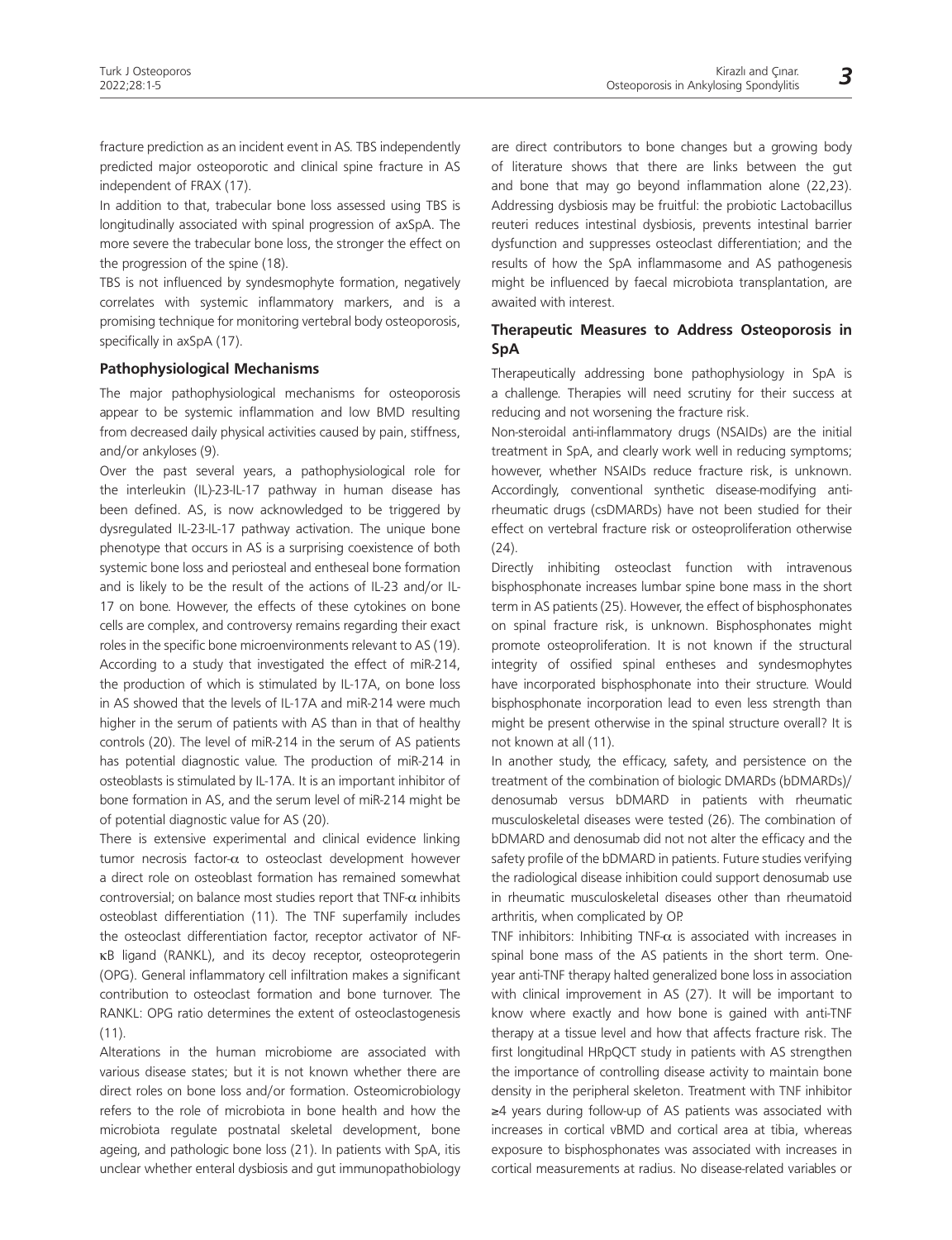treatments were associated with changes in trabecular vBMD. This study strengthen the importance of controlling disease activity to maintain bone density in the peripheral skeleton (28). Also, an increase of BMD in the lumbar spine after 2 years of secukinumab treatment in patients with AS was found that was probably unrelated to radiographic progression. No relevant effects of secukinumab on bone turnover biomarkers were documented (29).

Calcium: Calcium is involved in many physiopathological processes, including inflammation, bone loss and bone formation, all of which occur in AS. Many AS patients suffer from concomitant osteopenia or osteoporosis, which represent indications for calcium supplementation. Conversely, there are still concerns about the use of calcium salts for the prevention of bone fragility generally. In these cases, biologic agents may indirectly normalize calcium dysmetabolism by rebalancing the cytokine milieu, in turn associated with bone remodeling. Calcium supplements may be disadvantageous for entheseal calcifications, but so far there are no clear data confirming that such an association exists (30).

Vitamin D: According to a study, the mean serum 25-hidroxyvitamin D [25-(OH)D] levels in AS patients were significantly lower compared to healthy controls (27.73±14.27 vs. 38.46±8.11 ng/mL, p<0.001) (25). Among the AS patients, 60% exhibited hypovitaminosis D. AS patients scores. Additionally, BMD and Z scores at lumbar and femoral sites were significantly reduced in patients with hypovitaminosis D (p<0.05). Serum 25- (OH)D was positively correlated with lumbar and femoral BMD and lumbar and femoral Z scores, whereas, negatively correlated with AS disease activity score with C-reactive protein (ASDAS-CRP), bath ankylosing spondylitis functional index, and modified stoke ankylosing spondylitis spine score. ASDAS-CRP was the only significant predictor of hypovitaminosis D in AS patients (31).

Hypovitaminosis D is prevalent among AS patients and is associated with increased risk of active disease, impaired function, radiographic severity and bone mineral loss. Future studies with a larger sample size are recommended to assess the impact of vitamin D deficiency on radiological progression in AS and to address whether or not vitamin D supplementation will help control the active disease (31).

Treatment of vitamin D deficiency was proposed as an effective way to improve bone strength in AS patients with hip involvement. In this study, it was shown that AS patients have lower bone strength once the disease progresses to include radiologic hip involvement. The stiffness index (SI) calculated by quantitative ultrasound (QUS) was used to compare the bone strength between patients with AS with radiographic hip involvement and those without radiographic hip involvement (32).

# **Conclusion**

Patients with AS have a higher risk of developing osteoporosis. Although AS is a risk factor for the development of new-onset osteoporosis, there are no existing guidelines to routinely assess patients with AS for osteoporosis, and young men are less likely to be screened. Given that the underestimation of osteoporosis in AS patients can have serious health consequences, a greater emphasis should be placed on this association.

The major pathophysiological mechanisms for osteoporosis appear to be systemic inflammation and low BMD resulting from decreased daily physical activities caused by pain, stiffness, and ankyloses. The weight of evidence is strongly in favour of the IL-17–IL-23 axis, TNF- $\alpha$  and gut immunopathobiology as central components affecting bone in AS.

#### **Ethics**

**Peer-review:** Internally peer-reviewed.

#### **Authorship Contributions**

Concept: Y.K., E.Ç., Design: Y.K., E.Ç., Data Collection or Processing: Y.K., Analysis or Interpretation: Y.K., Literature Search: Y.K., Writing: Y.K.

**Conflict of Interest:** No conflict of interest was declared by the authors.

**Financial Disclosure:** The authors declared that this study received no financial support.

# **References**

- 1. Rudwaleit M, van der Heijde D, Landewé R, Akkoc N, Brandt J, Chou CT, et al. The Assessment of SpondyloArthritis International Society classification criteria for peripheral spondyloarthritis and for spondyloarthritis in general. Ann Rheum Dis 2011;70:25-31.
- 2. Kirazlı Y, Atamaz Çalış F, El Ö, Gökçe Kutsal Y, Peker Ö, Sindel D, et al. Updated approach for the management of osteoporosis in Turkey: a consensus report. Arch Osteoporos 2020;15:137.
- 3. Pray C, Feroz NI, Nigil Haroon N. Bone mineral density and fracture risk in ankylosing spondylitis: a meta-analysis. Calcif Tissue Int 2017;101:182-92.
- 4. Zhang M, Li XM, Wang GS, Tao JH, Chen Z, Ma Y, et al. The association between ankylosing spondylitis and the risk of any, hip, or vertebral fracture: a meta-analysis. Medicine (Baltimore) 2017;96:e8458
- 5. van der Weijden MA, Claushuis TA, Nazari T, Lems WF, Dijkmans BA, van der Horst-Bruinsma IE. High prevalence of low bone mineral density in patients within 10 years of onset of ankylosing spondylitis: a systematic review. Clin Rheumatol 2012;31:1529- 35.
- 6. Cai PL, Yan YY, Wei W, Chen XS, Zhao J, Zhang ZK, et al. The bone mineral density of hip joint was reduced in the initial stage of ankylosing spondylitis? Medicine (Baltimore) 2020;99:e19132.
- 7. Wang DM, Zeng QY, Chen SB, Gong Y, Hou ZD, Xiao ZY. Prevalence and risk factors of osteoporosis in patients with ankylosing spondylitis: a 5-year follow-up study of 504 cases. Clin Exp Rheumatol 2015;33:465-70.
- 8. Emohare O, Cagan A, Polly DW Jr, Gertner E. Opportunistic computed tomography screening shows a high incidence of osteoporosis in ankylosing spondylitis patients with acute vertebral fractures. J Clin Densitom 2015;18:17-21.
- 9. Hu LY, Lu T, Chen PM, Shen CC, Hung YM, Hsu CL. Should clinicians pay more attention to the potential underdiagnosis of osteoporosis in patients with ankylosing spondylitis? A national population-based study in Taiwan. PLoS One 2019;14:e0211835.
- 10. Ghozlani I, Ghazi M, Nouijai A, Mounach A, Rezqi A, Achemlal L, et al. Prevalence and risk factors of osteoporosis and